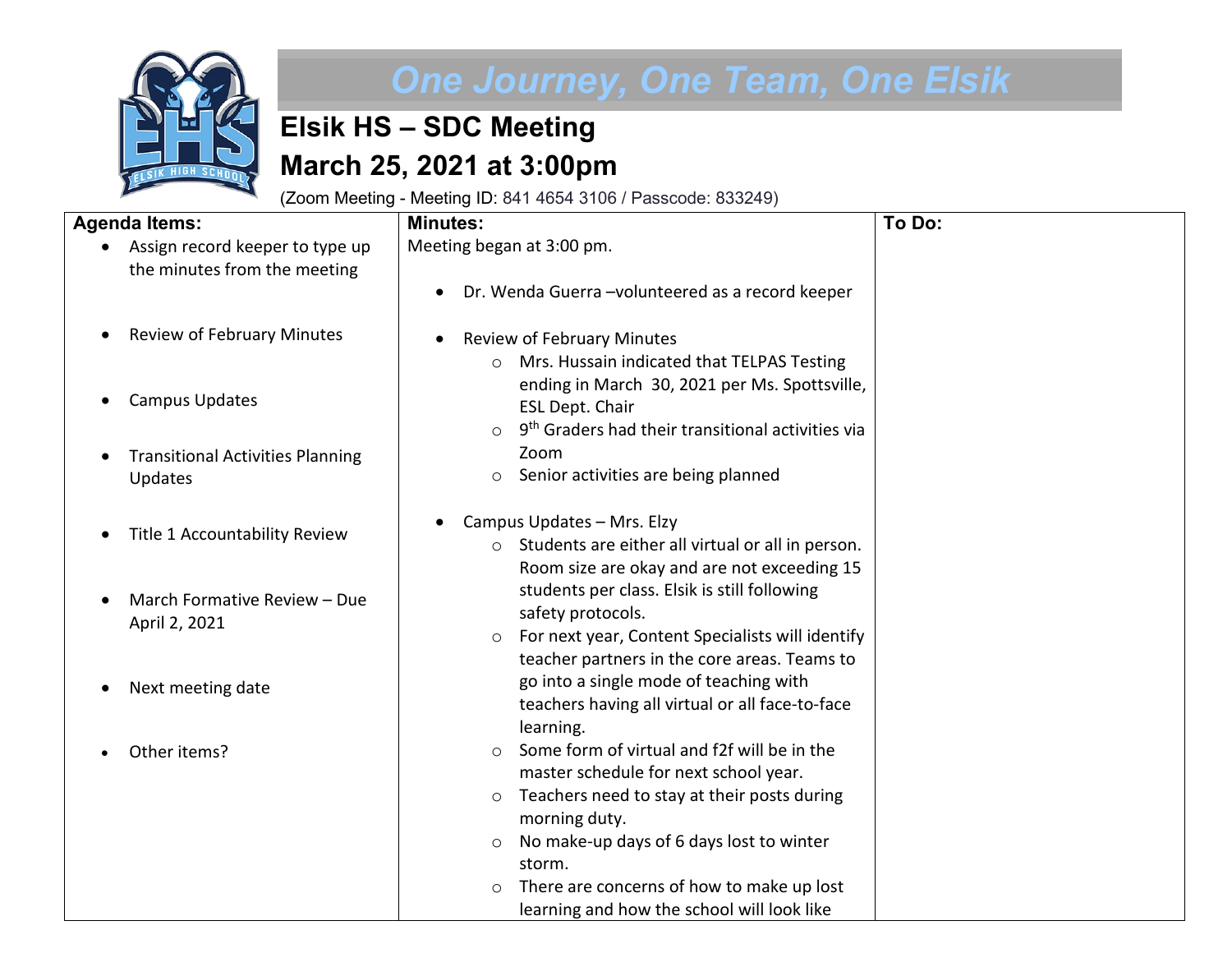| next school year. Topic to be discussed near              |  |
|-----------------------------------------------------------|--|
| the end of the school year.                               |  |
| Covid-19 vaccination age 16 is up to the<br>$\circ$       |  |
| parents                                                   |  |
| Early dismissal planning time on Wednesday<br>$\circ$     |  |
| is not approved. Use regular planning time                |  |
| regular Monday-Friday via virtual meeting,                |  |
| April 26, 2021 is Alief last planning day for<br>$\circ$  |  |
| this year.                                                |  |
|                                                           |  |
| <b>Transitional Activities Planning Updates</b>           |  |
| $\bullet$                                                 |  |
| Mrs. Cantu and the College and Career<br>$\circ$          |  |
| department are planning Decision Day to be                |  |
| held near the end of this school year virtually           |  |
| as last year. Currently they are coming up                |  |
| with fundraising ideas. Transitional activities           |  |
| documents have to be turned in to the                     |  |
| district by May 7, 2021.                                  |  |
| Staff/faculty will be reaching out for student<br>$\circ$ |  |
| donations, gift cards, and personal items.                |  |
| Transitional activities for 10 and 11 graders<br>$\circ$  |  |
| not safe to assemble                                      |  |
| Summer transitional or introductory activities<br>$\circ$ |  |
| are on hold at this time                                  |  |
|                                                           |  |
| Title 1 Accountability Review                             |  |
| Title I Accountability Review documents<br>$\circ$        |  |
| required by the district were turned in before            |  |
| Spring Break. Waiting confirmation from the               |  |
| district whether we are in compliance.                    |  |
|                                                           |  |
| <b>March Formative Review</b><br>$\bullet$                |  |
| March formative review due April 2                        |  |
| Goals and strategies have been met or<br>$\circ$          |  |
| almost met: 95-100%. Some strategies will                 |  |
| not be met due to COVID-19 restrictions.                  |  |
|                                                           |  |
|                                                           |  |